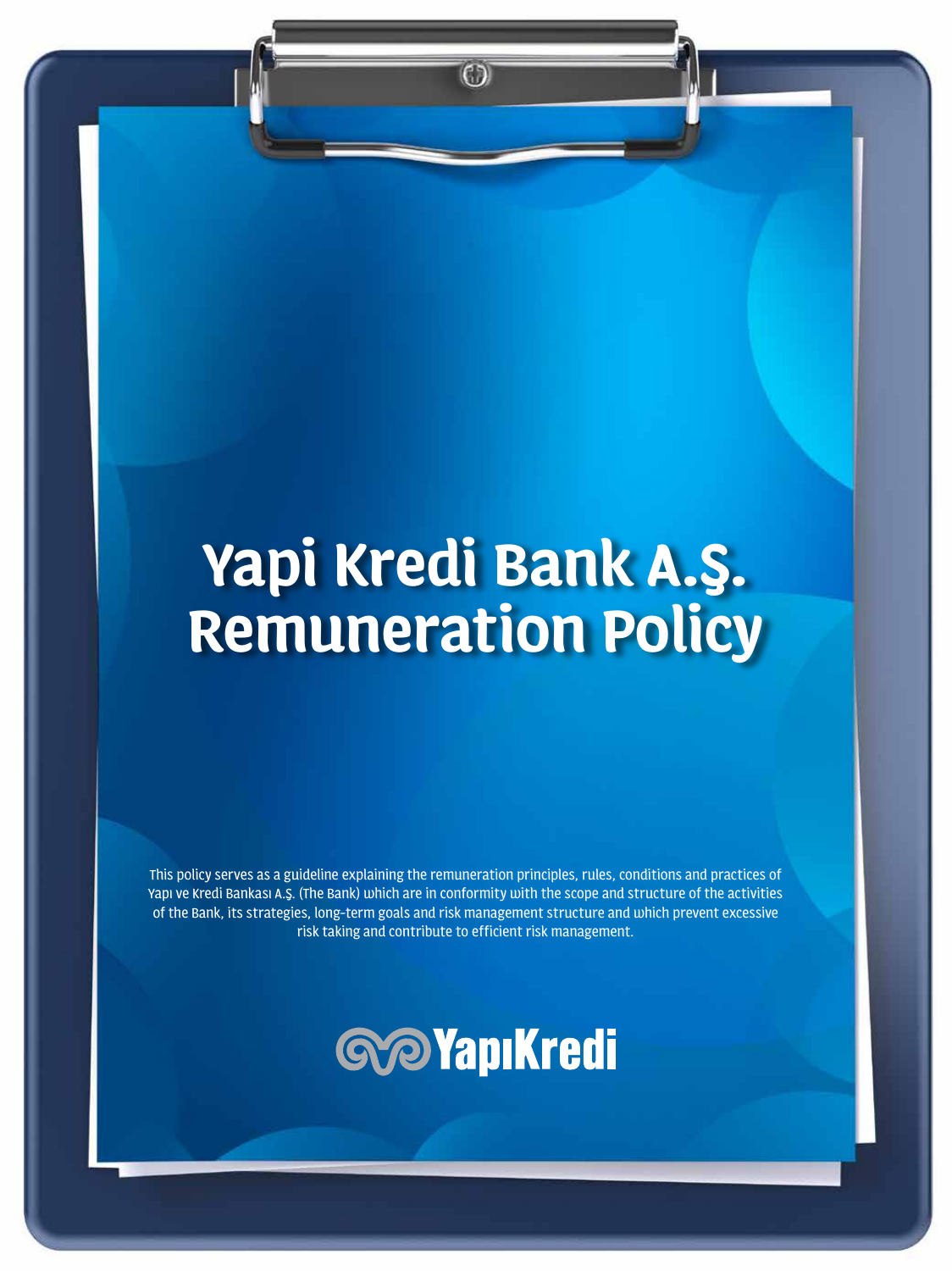## **CONTENTS**

| 3. Governance and Compliance 22                                                                                                                                                                                                |  |
|--------------------------------------------------------------------------------------------------------------------------------------------------------------------------------------------------------------------------------|--|
| 3.1. Board of Directors 2                                                                                                                                                                                                      |  |
| 3.2. Remuneration Committee                                                                                                                                                                                                    |  |
| 3.3. Compliance 3.3. Compliance 3.3. Compliance 3.3. Compliance 3.3. Compliance 3.3. Compliance 3.3. Compliance 3.3. Compliance 3.3. Compliance 3.3. Compliance 3.3. Compliance 3.3. Compliance 3.3. Compliance 3.3. Complianc |  |
|                                                                                                                                                                                                                                |  |
| 4. Performance and Remuneration 3                                                                                                                                                                                              |  |
|                                                                                                                                                                                                                                |  |
|                                                                                                                                                                                                                                |  |
|                                                                                                                                                                                                                                |  |

 $\overline{\mathbb{O}}$ 

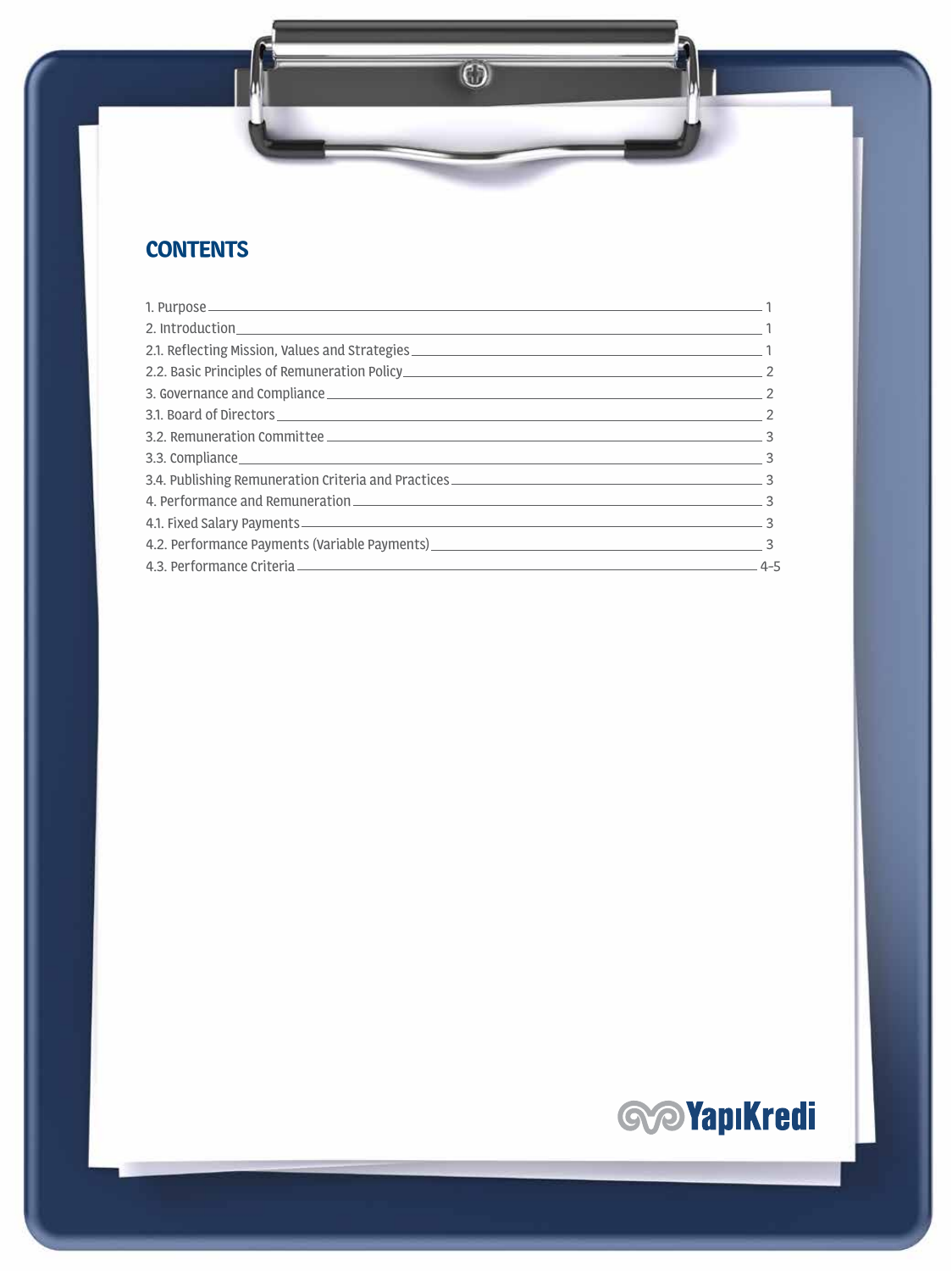### **1. Purpose**

This policy document defines the principles and rules required for the remuneration systems and practices of the Bank and for structuring, monitoring and checking these practices.

Defining the basic principles of the remuneration approach of the Bank, the Remuneration Policy reflects the mission, strategy and values of the Bank that are used for the purposes of this approach and underlines the governance principles and compliance needs in relation to remuneration practices.

Furthermore, this policy supports the monitoring of market practices for the Bank's remuneration strategy and explains all remuneration criteria, fixed and variable remuneration principles and incentives systems.

The Bank's Remuneration Policy applies to all employees.

## **2. Introduction**

#### **2.1. Reflecting Mission, Values and Strategies**

The Bank aims at excellence through a mission to achieve long-term sustainable growth, create value for all stakeholders and be the first choice for the customers and the employees.

To this end, the Bank's Strategy is built upon sound and stable growth, superior and permanent customer satisfaction, employee loyalty, strong and sustainable profitability and excellence in cost and risk management.

"The Bank's Ethical Rules" that constitute the basis for individual and social relations in addition to "the Bank's Values" that comprise of the principles of trust, freedom, being fair, respecting and openness constitute a part of the Bank's Employee Policies, Principles and Regulations and these principles and rules are known by all employees of the Bank.

Accordingly, it is an unchanging element of the Bank's remuneration policy and approach to:

• Ensure a remuneration structure that is independent from certain qualities of employees

such as religion, language, race, gender, age,

 • Ensure that the remuneration information of individuals are only accessed to and seen by the relevant and authorized personnel.

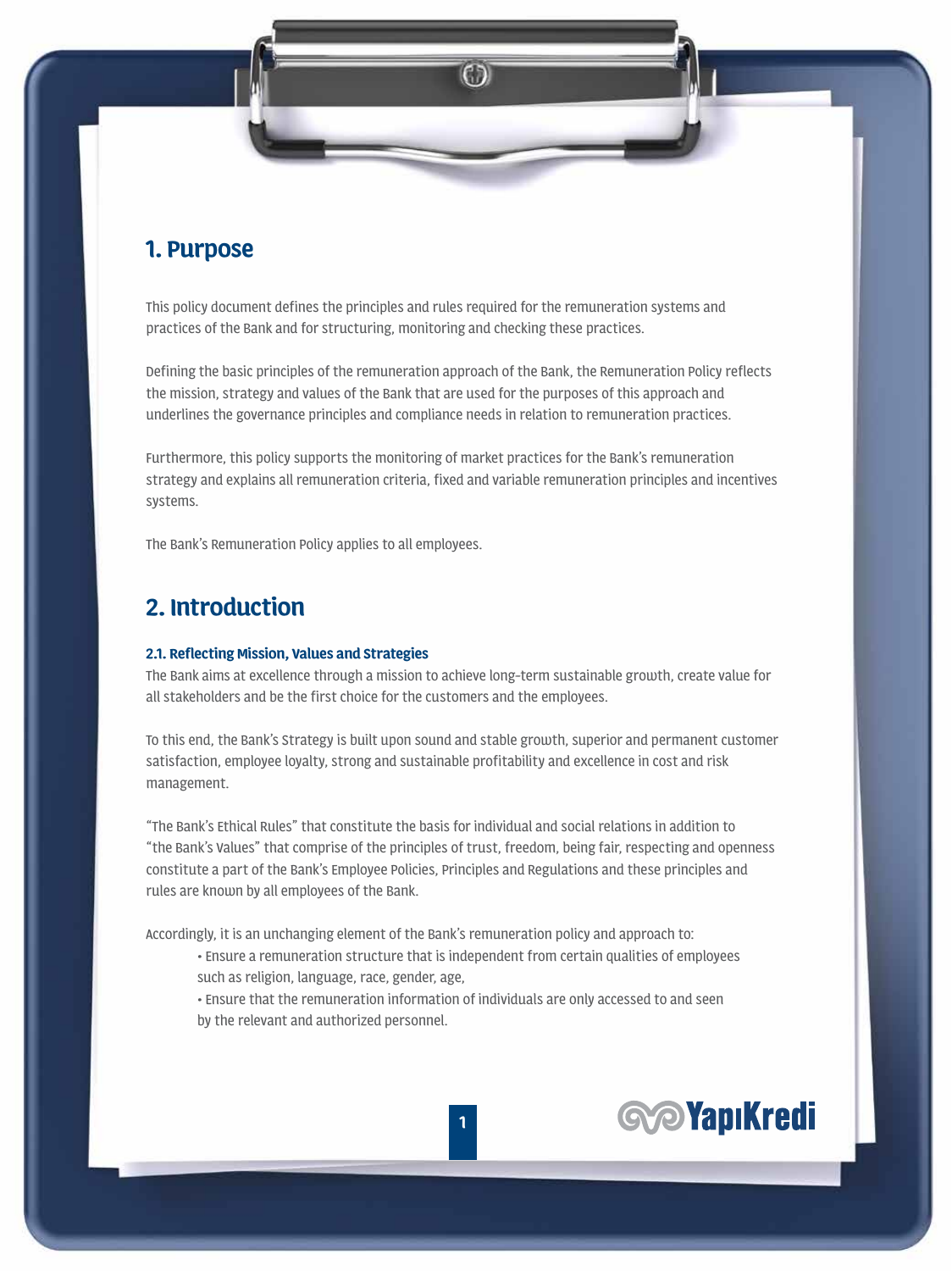The standards stated above constitute the basis of the Bank's Remuneration Policy for the design, implementation and monitoring of remuneration practices in a consistent and coherent manner within the whole organization.

#### **2.2. Basic Principles of Remuneration Policy**

The Bank's remuneration approach is performance-based and is defined in compliance with the market dynamics, the Bank's strategy and the interests of shareholders. Basic principles of the Bank's Remuneration Policy are listed below within the framework of competition rules and in order to ensure an efficient remuneration management, transparency and intra-organization equality:

- Open and transparent management,
- Compliance with laws, other legislation and regulations,
- Complying with the long-term goals and risk management structure of the Bank and
- contributing to efficient risk management,
- Regular monitoring of market trends and practices,
- Being oriented on sustainable performance,
- Ensuring the motivation and loyalty of all employees by taking into consideration, in line with the role and function, different requirements for skills, know-how and information.

## **3. Governance and Compliance**

The Bank's Remuneration Approach ensures that decisions are made independently, consciously and on time at appropriate authority levels and aims at carrying out remuneration practices and controls in the Bank in general by assuring the prevention of conflicts of interest and the execution of decisions in compliance with the legal regulations.

#### **3.1. Board of Directors**

The Remuneration Policy which is established in writing in conformity with the scope and structure of the activities of the Bank, its strategies, long-term goals and risk management structure in order to prevent excessive risk taking and contribute to efficient risk management shall be approved by the Board of Directors and be reviewed at least once a year in order to ensure its efficiency.

The Board of Directors shall ensure that the remunerations to be given to the members of the Board of Directors, the Senior Management and other personnel are in compliance with the ethical rules, internal balances and strategic objectives of the Bank.

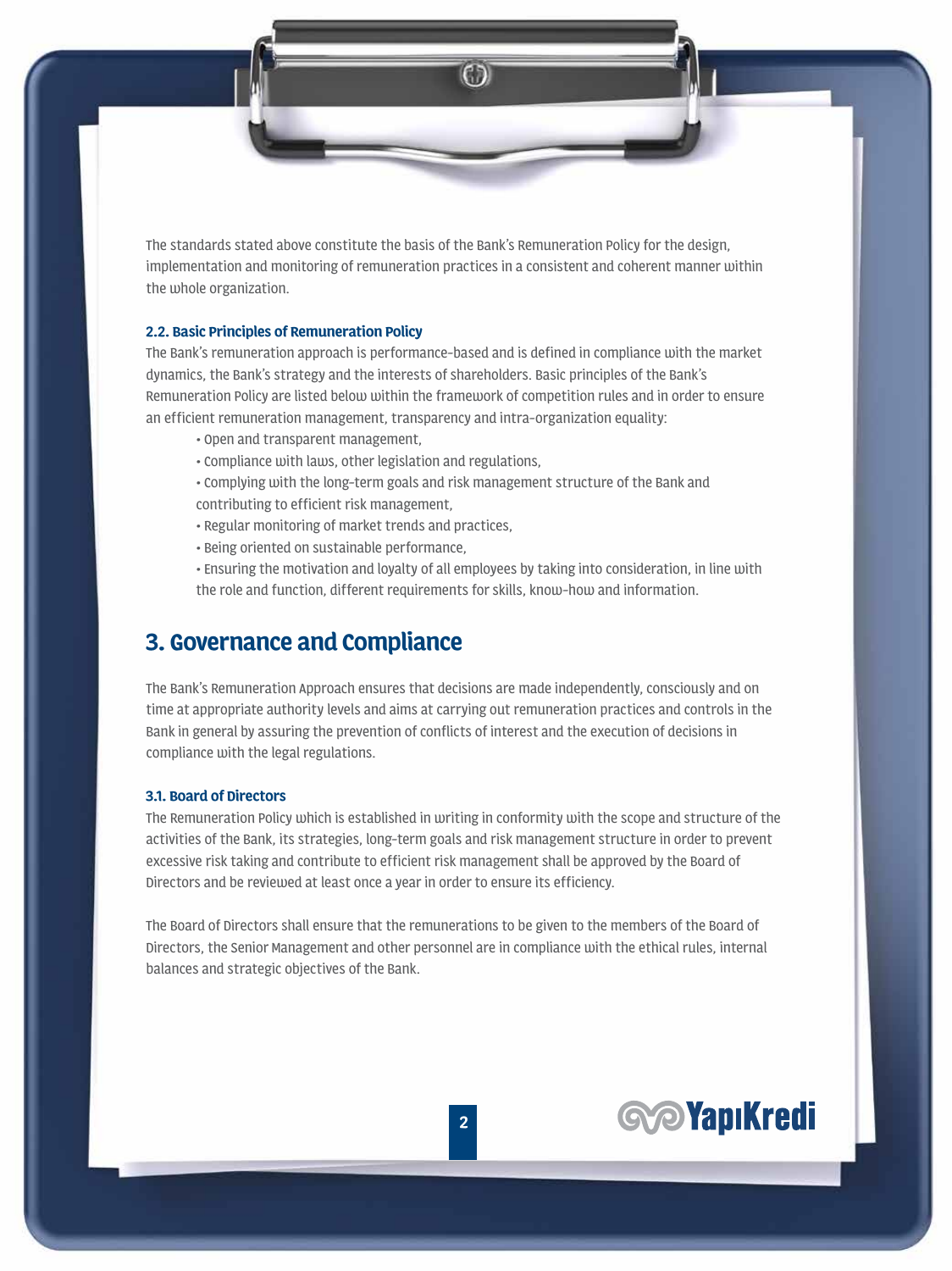#### **3.2. Remuneration Committee**

The Remuneration Committee shall monitor and audit the Bank's remuneration practices on behalf of the Bank's Board of Directors.

The Remuneration Committee shall evaluate the remuneration policy and practices every year within the framework of risk management and submit its suggestions to the Bank's Board of Directors in a report.

#### **3.3. Compliance**

#### **Compliance with the Financials**

Chief Financial Planning and Administration Officer ("CFO") shall be responsible for evaluating the future financial results of the remuneration practices that are established with this policy and bringing suggestions for the compliance of these practices with the financial objectives.

#### **Compliance with Union Practices**

This policy is fully compliant with the principles, commitments and rules between the Bank and the Union.

#### **3.4. Publishing Remuneration Criteria and Practices**

Information on the criteria that are taken into consideration regarding the payments made to the employees, the form and average amounts of the payments made shall be made available in the section titled "Information on Human Resources Practices" of the "Bank's Annual Report" that is prepared within the framework of the "Regulation on Principles and Procedures in Relation to the Preparation and Publication of Annual Report by Banks".

## **4. Performance and Remuneration**

#### **4.1. Fixed Salary Payments**

Fixed remunerations shall be determined in accordance with the scope of roles and responsibilities; these remunerations shall be calculated by taking into consideration the qualities and experience required for each position. The weight of fixed remuneration in the total shall be determined in a way to support business sustainability and value creation on the medium- and long-term in compliance with the risk structure of the Bank.

#### **4.2. Performance Payments (Variable Payments)**

Performance payments ensure that the employees are paid remuneration if the performance targets are met both in quality and quantity. Performance measurements and payment systems avoid focusing on the short-term excessively; instead, they focus on parameters relevant to profitability and sound risk management in order to ensure stable performance on the medium- and long-run. The following principles are defined to support the design of employee remuneration and incentive systems:

**3**

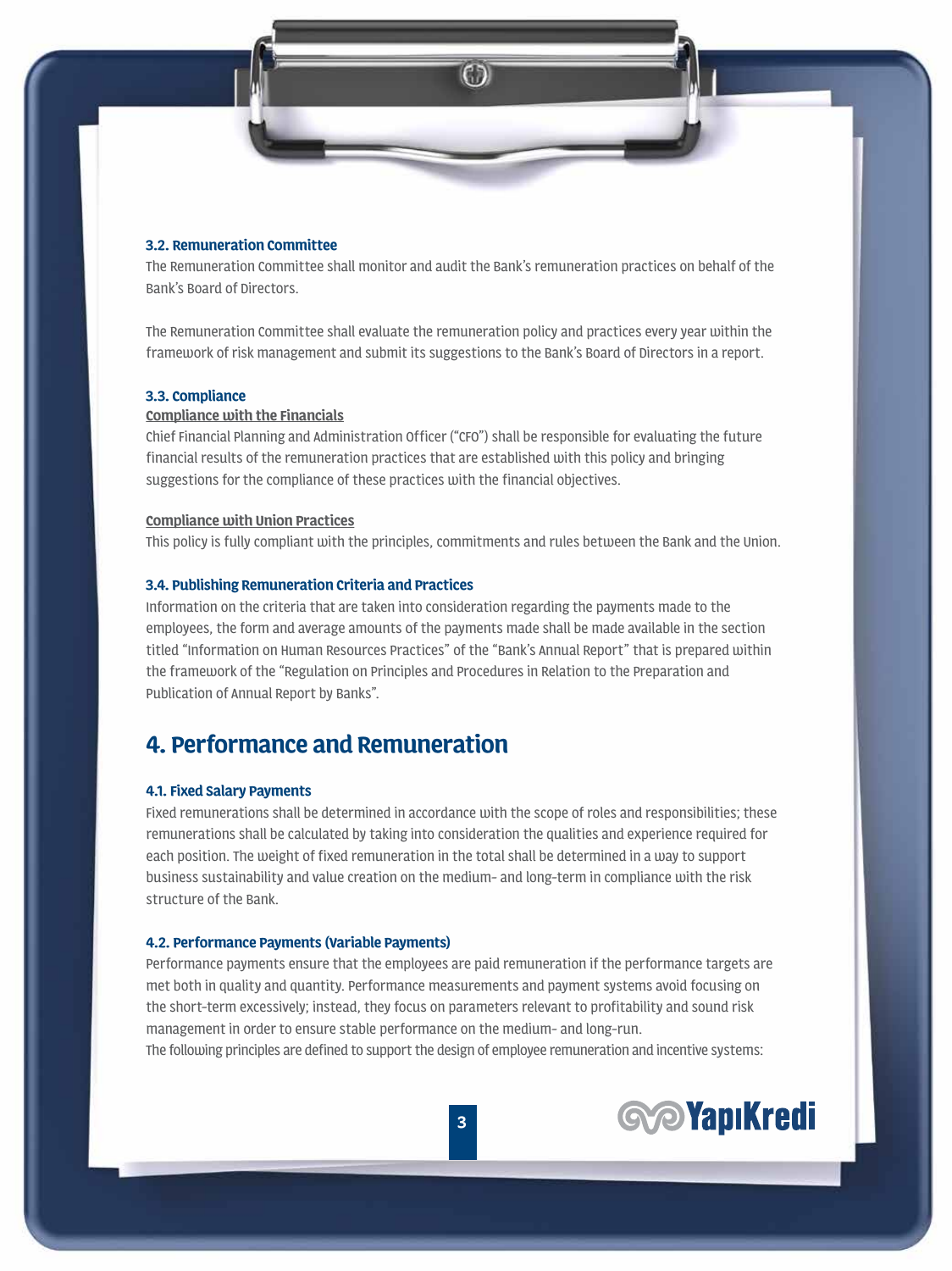- Maintaining an appropriate ratio between the quantitative and qualitative targets,
- Supporting a customer-oriented approach,
- Avoiding incentives for a single product / financial tool and single banking product,
- Avoiding performance payment sooner than 3 months.

 • Ensuring transparency during communication and reporting stages of performance payments; thus making sure that the final evaluation of employee achievements are in compliance with the external and internal rules and regulations.

#### **4.3. Performance Criteria**

• Remunerations to the members of the Board of Directors, the Senior Management and other personnel cannot be related to only the short-term performance of the Bank such as profits or revenues. Members of the committees comprising of the members of the Board of Directors can be provided with remuneration by taking into account the responsibilities they assume. Utmost attention shall be paid to the fact that the said remunerations are in compliance with the ethical values, internal balances and strategic objectives of the Bank.

• Although it is possible to make payments to those members of the Board having executive duties and to the Senior Management in line with the performance of the Bank, these incentive payments shall be dependent on objective conditions in a way to influence the corporate values of the Bank positively. • The criteria in relation to job descriptions, job distribution and performance-based incentive payments of employees shall be set by the Bank's Senior Management and announced to the employees. The said criteria shall be regularly reviewed according to established standards and special job responsibilities. • Performance payment amounts shall not be guaranteed in advance. Performance payments can be made in installments and by taking into consideration the term of the risks taken.

• Incentive systems shall be designed by identifying minimum performance thresholds that allow zero bonus payment. New contracts and agreements shall be issued in compliance with this system.

• In performance payments, the performance of employees in the previous term shall be evaluated.

• Compensation payments to be made to the personnel who will leave the Bank shall be determined by taking into consideration the past performance of the relevant personnel and their contribution to the Bank's long-term performance.

• In relation to those who are found out to jeopardize the safe and secure operations of the Bank with their acts or to be responsible for the disruption of the Bank's financial structure, the Board of Directors shall take required action regarding payments, including but not limited to the cancellation of performance payments.

• Regulations on not making performance payments as a result of non-compliant behavior or a behavior requiring disciplinary action shall be included.